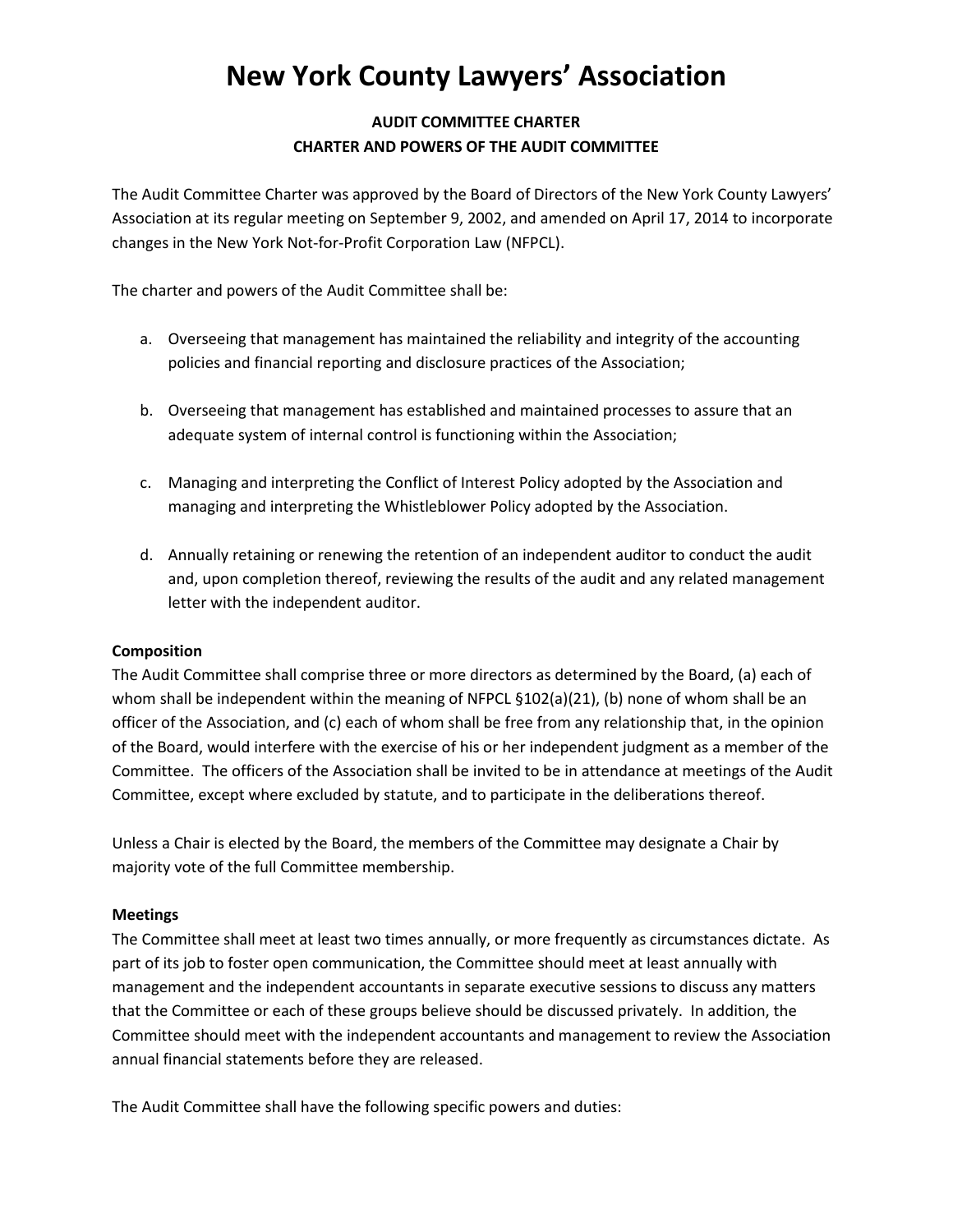#### **I. CONTINUOUS ACTIVITIES – GENERAL**

1. Provide an open avenue of direct communication between the independent auditor and the Board of Directors.

2. Meet as circumstances require. The Committee may ask members of management or others to attend meetings and provide pertinent information as necessary.

3. Confirm and assure the independence of the independent auditor.

4. Review with the independent auditor the coordination of audit efforts to assure completeness of coverage, reduction of redundant efforts, and the effective use of audit resources.

5. Inquire of management and the independent auditor about significant risks or exposures and assess the steps management has taken to minimize such risk to the Association.

6. Consider and review with the independent auditor:

a. The adequacy of the Association's internal controls, including computerized information system controls and security.

b. Findings and recommendations of the independent auditor regarding the Association's system of internal controls together with management's responses.

7. Consider and review with management and the independent auditor:

a. Significant findings during the year, including the status of previous audit recommendations.

b. Any difficulties encountered in the course of audit work, including any restrictions on the scope

8. Meet periodically with the independent auditor and management in separate executive sessions to discuss any matters that the Audit Committee or the independent auditors and/or management believe should be discussed privately with the Audit Committee.

9. Report periodically to the Board of Directors on significant results of the foregoing activities.

10. Review with the independent auditor and financial and accounting personnel, the adequacy and effectiveness of the accounting and financial controls of the Association, and elicit any recommendations for the improvement of such internal control procedures or particular areas where new or more detailed controls or procedures are desirable. Particular emphasis should be given to the adequacy of such internal controls to expose any payments, transactions or procedures that might be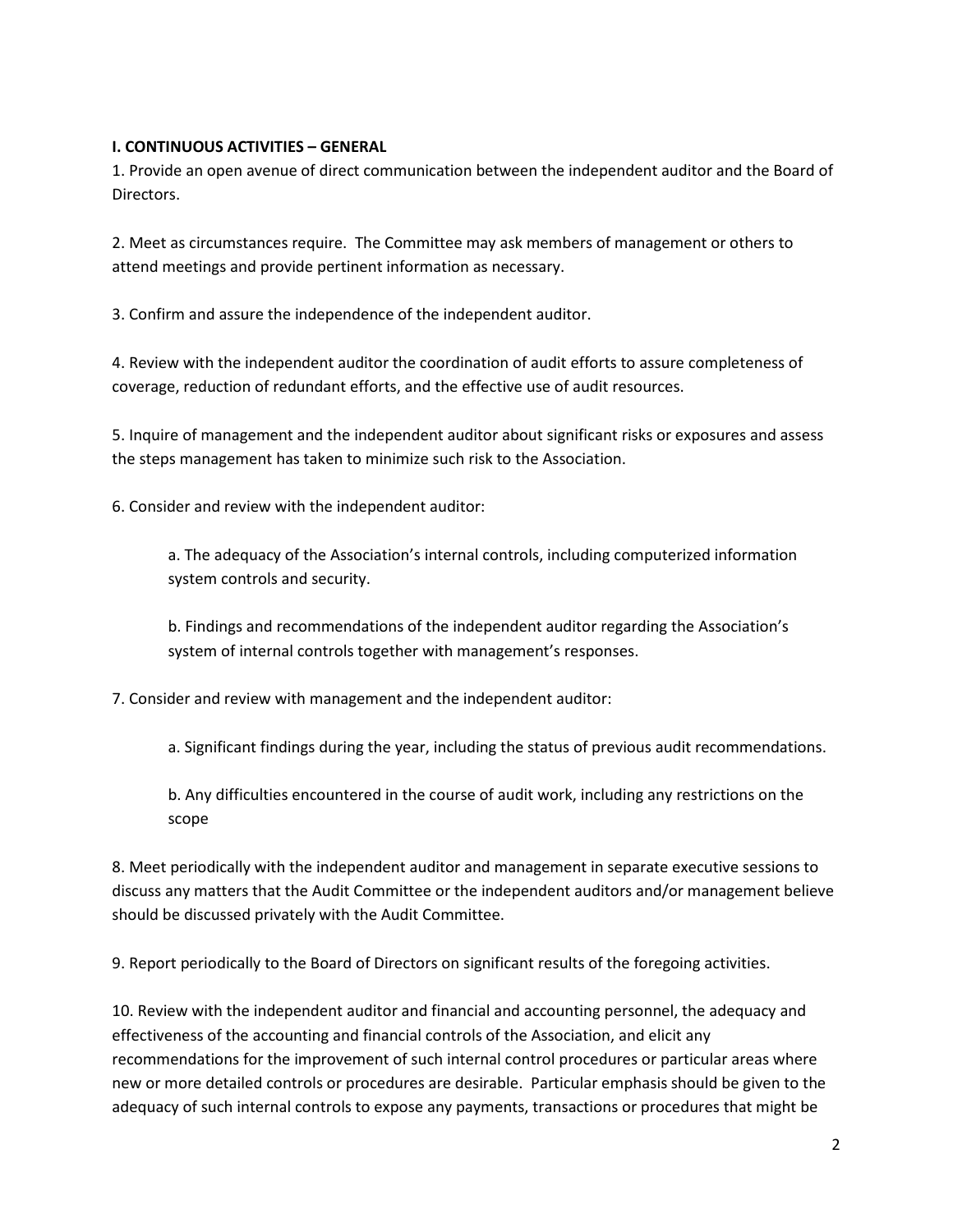deemed illegal or otherwise improper. Further, the Committee periodically should review Association policy statements to determine their adherence to the Conflict of Interest Policy and Whistleblower Policy.

11. Review accounting and financial human resources and succession planning within the Association.

12. Submit the minutes of all meetings of the Audit Committee to, or discuss the matters discussed at each Audit Committee meeting with, the Board of Directors, and

13. Otherwise discharge the duties as described in NFPCL §712-a(b) and (c).

## **II. CONTINUOUS ACTIVITIES – RE: REPORTING SPECIFIC POLICIES**

1. Advise management and the independent auditor they are expected to provide a timely analysis of significant current financial reporting issues and practices.

2. Provide that financial management and the independent auditor discuss with the Audit Committee their qualitative judgments about both the appropriateness, and the acceptability, of accounting principles and financial disclosure practices used or proposed to be adopted by the Association and, particularly, about the degree of aggressiveness or conservatism of its accounting principles and underlying estimates.

3. Inquire as to the auditor's independent qualitative judgments about the appropriateness, not just the acceptability, of the accounting principles and the clarity of the financial disclosure practices used or proposed to be adopted by the Association.

4. Inquire as to the auditor's views about whether management's choices of accounting principles are conservative, moderate or aggressive from the perspective of income, asset and liability recognition, and whether those principles are common practices or are minority practices.

5. Determine, as regards to new transactions or events, the auditor's reasoning for the appropriateness of the accounting principles and disclosure practices adopted by management.

6. Assure that the auditor's reasoning is described in determining the appropriateness of changes in accounting principles and disclosure practices.

7. Inquire as to the auditor's views about how the Association's choices of accounting principles and disclosure practices may affect the Association's current and future financial statements.

## **III. SCHEDULED ACTIVITIES**

1. Recommend the selection of the independent auditor for approval by the Board of Directors, approve compensation of the independent auditor, and review and approve the discharge of the independent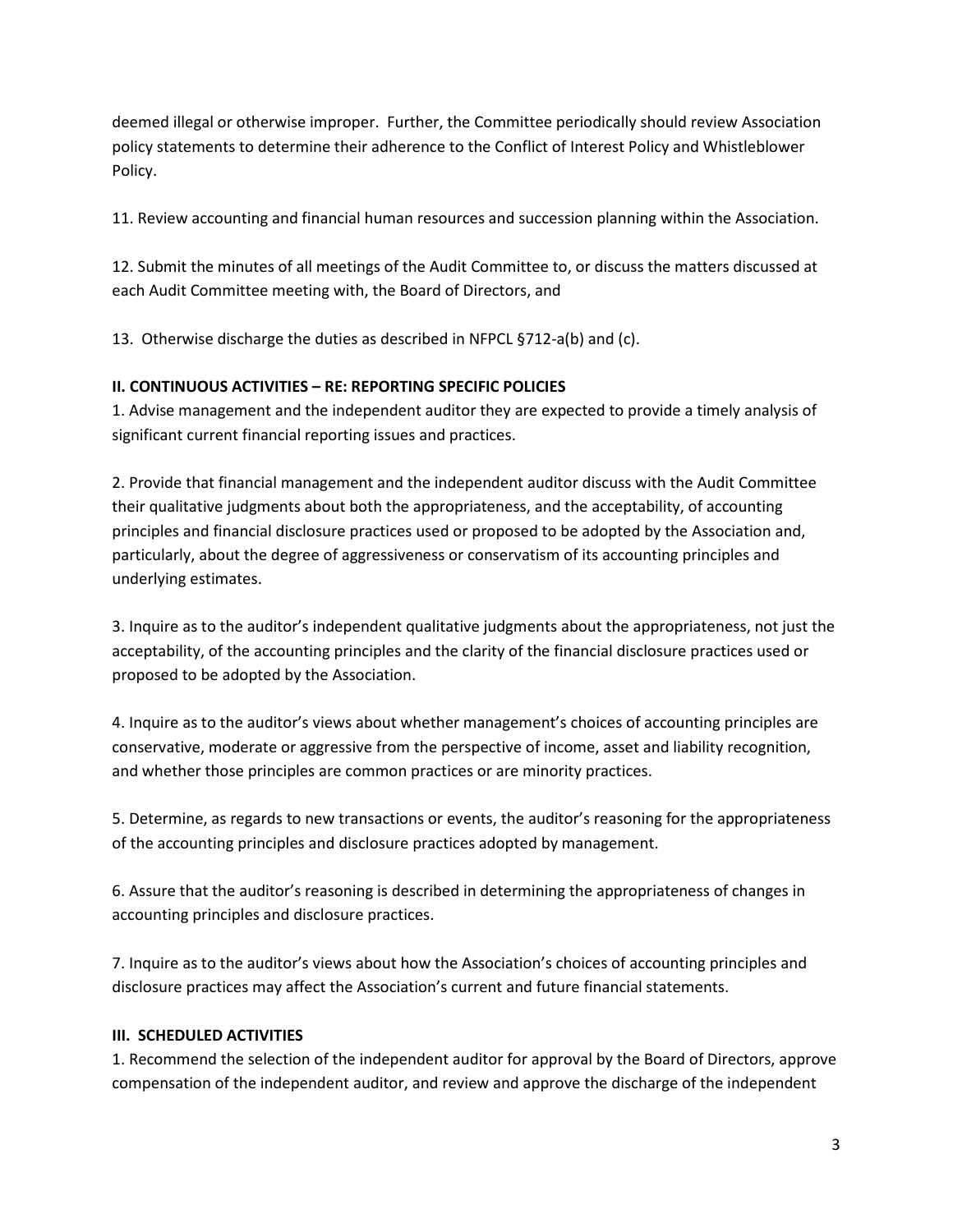auditor. On an annual basis, the Committee shall review, and discuss with the independent auditor, all significant relationships the auditor has with the Association to determine such independence.

2. Consider, in consultation with the independent auditor, the audit scope and plan of the independent auditor.

3. Review with management and the independent auditor the results of annual audits and related comments including:

a. The independent auditor's audit of the Association's annual financial statements and its report thereon.

b. Any significant changes required in the independent auditor's audit plans.

c. Any difficulties or disputes with management encountered during the course of the audit.

d. Other matters related to the conduct of the audit that are to be communicated to the Audit Committee under Generally Accepted Auditing Standards.

4. Review the results of the annual audits of directors' and officers' expense accounts and management perquisites prepared by the independent auditor.

5. Review annually with the independent auditor the results of the monitoring of compliance with the Association's Conflict of Interest Policy.

Arrange for the independent auditor to be available to the full Board of Directors at least annually to help provide a basis for the Board's appointment of the auditor.

Assure that the auditor's reasoning is described in accepting or questioning significant estimates by management.

Review the Committee's Charter annually and recommend such changes as may seem appropriate.

## **IV. "WHEN NECESSARY" ACTIVITIES**

1. Review and approve requests for any management-consulting engagement to be performed by the Association's independent auditor and be advised of any other study undertaken at the request of management that is beyond the scope of the audit engagement letter.

2. Review periodically with Association's counsel such legal and regulatory matters that may have a material impact on the Association's financial statements, compliance policies and programs.

3. Conduct or authorize investigations into any matters within the Committee's scope of responsibilities.